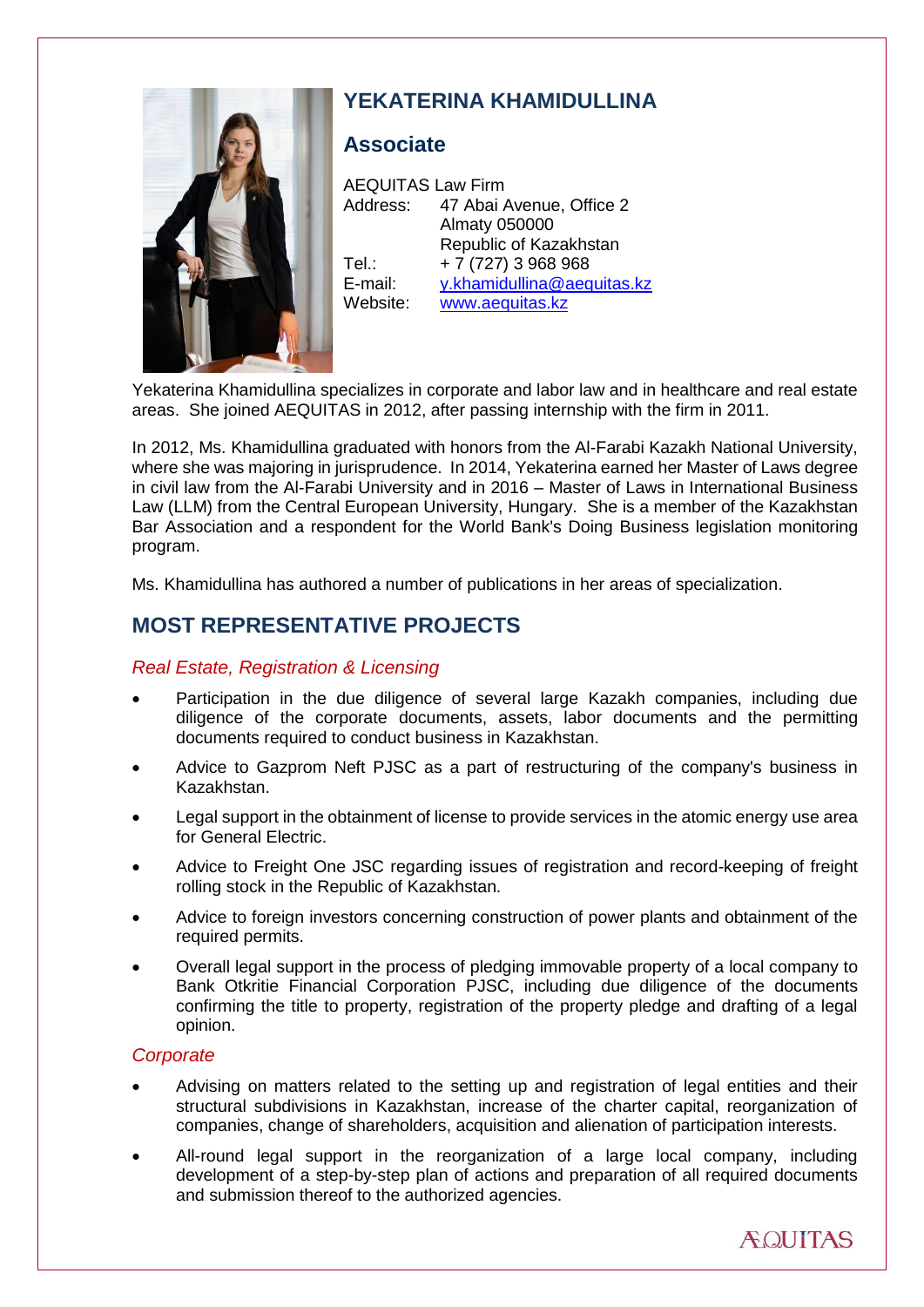- Participation in the liquidation of foreign legal entities' branches and advising on matters involving suspension of legal entity activities.
- Advising on the joint stock companies laws and placing information about corporate events of a joint stock company on the website of Financial Reporting Depository.

### *Healthcare, Medicine & Pharmaceuticals*

- Advice to major pharmaceutical companies on the issues of pharmaceutical activities regulation in Kazakhstan, including registration, re-registration and advertising of medications; procurement, importation and expert evaluation of medical products and medical equipment; different marketing events conducted by medical professionals; issues of liability and the current practice of sanctions against statutory violations in the Republic of Kazakhstan.
- Analysis of a major pharmaceutical company's standard operating procedures as to compliance with the Republic of Kazakhstan's legislation.
- Participated in the due diligence of a number of major pharmaceutical companies.
- Advising on the protection of intellectual property rights (patent rights) to medicines in the Republic of Kazakhstan.
- Drafting of different contracts for pharmaceutical companies, including contract for the implementation of a patient support program in the Republic of Kazakhstan, pharmacy chain services contracts, auction holding contract, etc.

#### *Labor & Employment*

- Advising on labor, foreign labor engagement, personal data protection and migration law issues.
- All-round legal support in the process of the CEO change at a Kazakh subsidiary of foreign company, including preparation and custom-tailored adaptation of internal (corporate, labor, etc.) documents to meet the client's interests and notification of governmental agencies about the CEO change.

#### *Antitrust*

- Participation in a project involving obtainment and issuance of the Republic of Kazakhstan Ministry of Energy's authorization to alienate the subsoil use rights-related facilities in favor of Conwell Oil Corporation.
- Advising companies on a range of antimonopoly legislation issues.
- Preparation of notifications and applications to obtain the Republic of Kazakhstan Antimonopoly Agency's consent to economic concentration.
- Participated in the preparation and conducting of training in local antimonopoly law and advertising regulation for employees of a major pharmaceutical company.

#### *Other Projects*

- Legal analysis/drafting of contracts of different types and levels of complexity (supply contracts, service contracts, lease agreements, pledge/mortgage agreements, surety agreements, insurance contracts, licensing agreements and other types of contracts governed by the Kazakh law).
- Advising on legal regulation over advertising in the Republic of Kazakhstan, including drafting of various contracts for the provision of marketing/advertising and advisory services.
- Advising companies on the matters of TV and radio broadcasting, teletrade and VoIP telephony in the Republic of Kazakhstan.